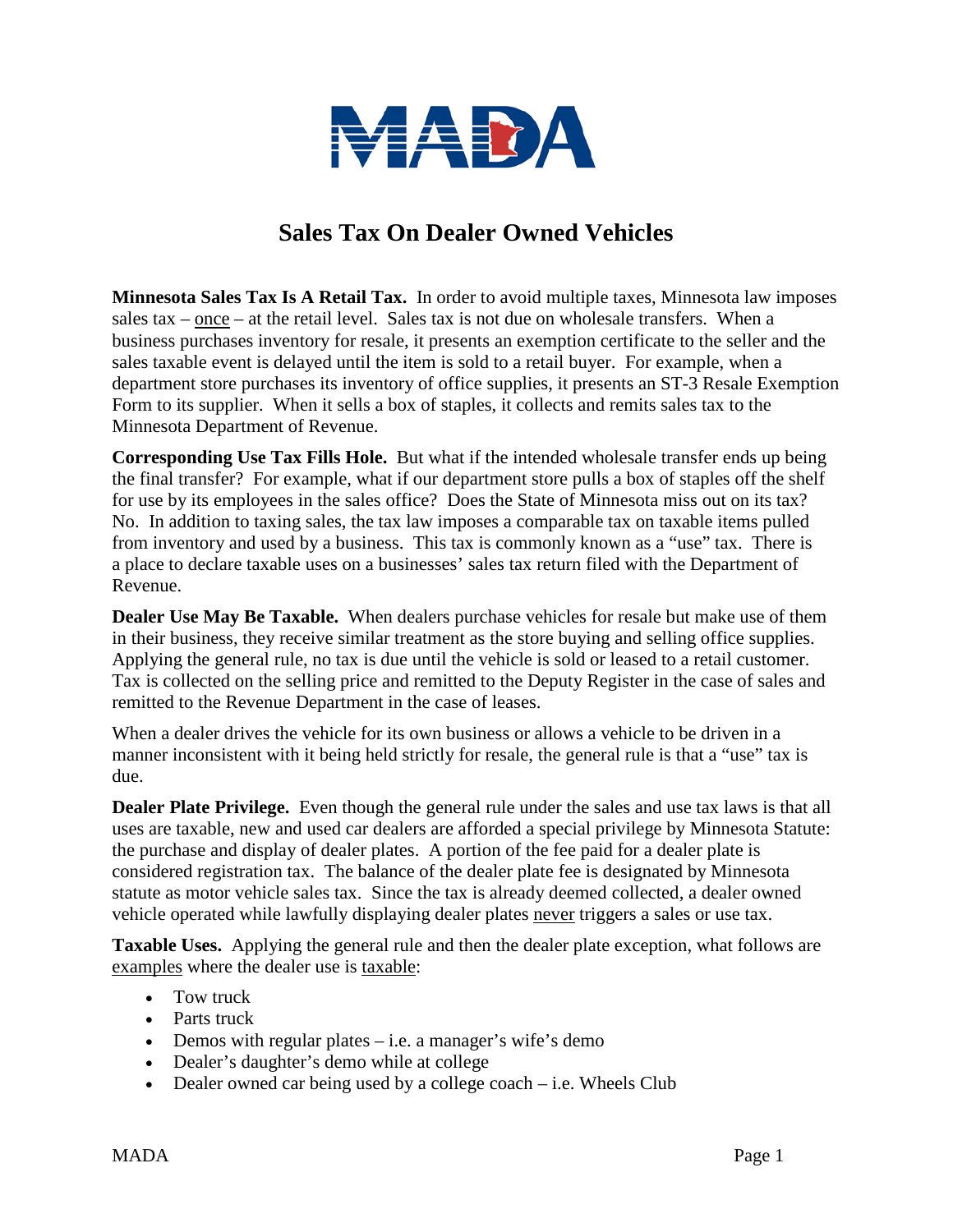- Used car not displaying dealer plates pulled off the lot to drive to the bank on dealership business
- Used car not displaying dealer plates pulled off the lot to go home for lunch

**Rental Vehicles.** This is a variant of the purchase for resale exemption. If a dealer registers and/or uses a vehicle as a rental vehicle, the dealer does not owe sales or use tax. Instead the dealer collects sales tax (and applicable 9.2% rental tax and 5% registration fee) from the renter.

**Service Contract Reimbursement Loaners.** This is a variant of a rental arrangement. The dealer doesn't owe sales or use tax. Instead the dealer collects sales tax (and applicable rental tax and 5% registration fee) from the service contract payor.

**Courtesy Service Loaners.** If a dealer registers and/or uses a vehicle as a "courtesy loaner" to loan to service customers as a matter of dealer good will and customer convenience, this is a taxable use to the dealer.

**Special Exemption For Warranty Loaners.** If a dealer registers and/or uses a vehicle to loan to service customers pursuant to a manufacturer's warranty that was built into the price of the vehicle being serviced or repaired, the dealer does not collect taxes on the warranty reimbursement payment and does not owe sales or use tax.

**Dealer Elects How To Pay Tax.** When a dealer applies for title/registration on a dealer owned vehicles that is not strictly held for resale and is not otherwise exempt from sales and use tax, the dealer has a choice:

- The dealer may pay the full sales tax to Driver  $\&$  Vehicle Services Division along with the title application; or
- The dealer may elect to pay use tax to the Department of Revenue based on the reasonable rental value of the vehicle during the time of its taxable use.

## **Q & A**

- Q-1 With respect to our inventory, what does it mean for a vehicle to be "held strictly for resale" to meet the general wholesale exemption. In what ways may we operate a vehicle in inventory that has current registration (no dealer plate) without losing its resale character and thereby triggering a use tax?
- A-1 Here are some examples. A vehicle does not lose its "held for resale" status:
	- While being transported, i.e. to and from the auction
	- By road testing for mechanical difficulties
	- When your vendor takes it for detailing or service
	- When your employee takes it on a demo ride with a customer
	- When you allow a potential buyer to take it home overnight
- Q-2 So, what if my driver stops for lunch with a registered vehicle that he is transporting to the auction. Does that personal stop change the vehicle's character and trigger the tax?
- A-2 No, but if your driver takes a detour to visit a family member, use tax is probably due.
- Q-3 Sometimes we ask one of our mechanics to road test a registered vehicle in inventory for several days to try and duplicate a mechanical problem. He may drive it for several days back and forth to work and may do personal errands. Does this trigger a use tax?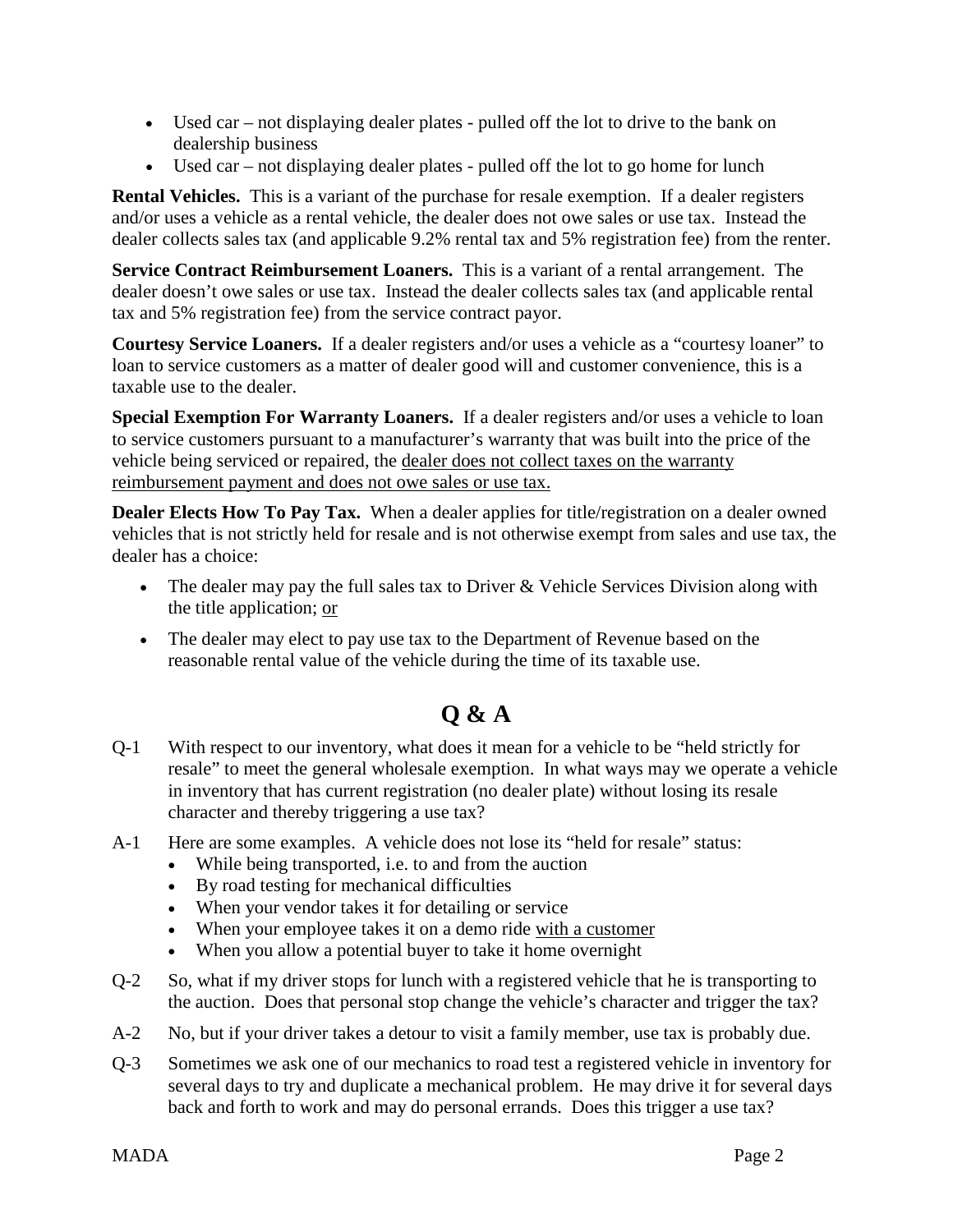- A-3 No, if the use is occasional and bona fide. However, road testing should not be used as a ploy to shield a personal use from tax.
- Q-4 OK, let's talk about our options to pay the tax. Our practice is to pull a light truck from our new vehicle inventory for our use picking up and delivering parts to and from various vendors and customers. We usually keep it in service for 8 months to a year. It depends on our estimate of the used vehicle market. We sell it when it makes most economic sense (or perhaps to satisfy a particular customer need). We then pull another new truck out of inventory and start all over. The trucks are worth about \$25,000. Economically, it doesn't seem to make sense to pay \$1625 (.065 \* \$25,000) in sales tax every 10 months or so. That works out to over a \$160 per month in sales tax.
- A-4 OK
- Q-5 If I elect to pay the sales tax up front, am I permitted to take a sales tax credit for the trade in value of the first truck against the purchase price of the next truck put into service.
- A-5 No. You can't trade a car with yourself. There's no transaction to apply the trade-in sales tax credit.
- Q-6 I have a separate, licensed leasing company. Could my leasing company purchase the vehicle tax-free and turn around and lease it to me – charging me monthly payments and the upfront lease sales tax?
- A-6 Yes, that works. The lease agreement should be structured on comparable terms as would be negotiated in an "arms length" transaction. Note that the lease should have an initial term of at least 6 month in order to transfer the obligation to provide no-fault insurance from the lessor to the dealership lessee. Also, note that if the dealership buys out the lease sooner than 4 months into the transaction, there may be sales tax consequences for the leasing company.
- Q-7 I don't have a leasing company. Is there another way I can pay less tax?
- A-7 Yes, you have an election to make. When you register the parts truck in the dealership name, the DVS will not insist on payment of the \$1625 sales tax up front. Instead Minnesota Statutes allow dealers the option to pay sales tax on the value of their use of the vehicle during the time it is in service.
- Q-8 So, how does this work?
- A-8 The concept is to pay use tax as you go.
- Q-9 If I elect this option, how do I determine the value on which I pay tax?
- A-9 The statute doesn't fully answer the question. It merely states that if a dealer "…uses a vehicle…the dealer may elect to pay …use tax…based on the reasonable rental value of the vehicle."

However the Minnesota Department of Revenue issued Revenue Notice #05-05, which addresses the issue directly. The Revenue Notice applies the IRS Annual Lease Value Table to the Base Value of the vehicle to determine the "reasonable rental value."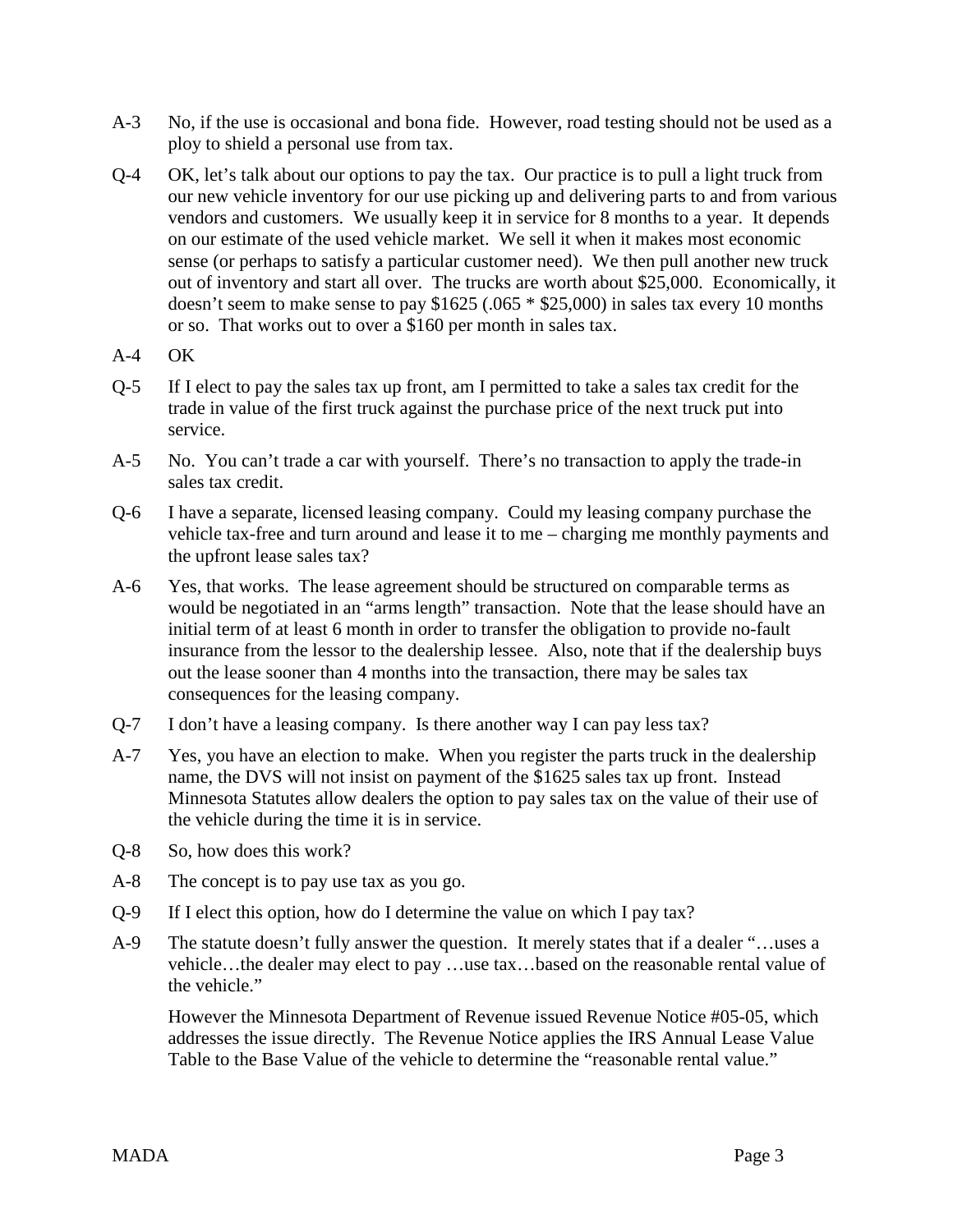For example, using the table, an automobile with a base value of \$25,000 would have a daily rental value of \$17.12.

A copy of the Revenue Notice is attached to this Memo. It is also on line at: http://www.taxes.state.mn.us/taxes/sales/publications/revenue\_notices/ content/rn\_05\_05.pdf

- Q-10 Where do I get base value information?
- A-10 From the DVS web site. Use your DVS login.
- Q-11 Are base values different for new and used vehicles?
- A-11 Yes. If the vehicle has a model year designation of the same or 1 year before the date that it is in service, use 100% of the base value. For 2 or 3 model years old, use 90% of the base value. For 4 or 5 model years old, use  $75\%$ . For the  $6<sup>th</sup>$  model year, use  $60\%$ and for the  $7<sup>th</sup> 40%$ .
- Q-12 Do I need to worry about the 9.2% rental tax and the 5% rental registration fee when I calculate the use tax?
- A-12 No. There is no use tax component to the rental car add-on taxes and fees.
- Q-13 How about local taxes?
- A-13 Yes. They will apply if the dealership garages the vehicle in a geographic location subject to the local taxes.
- Q-14 How do I report the use tax?
- A-14 The tax is not paid to the Deputy Registrar. It is paid on your regular (most dealers report monthly) sales tax return to the Minnesota Department of Revenue.
- Q-15 How does the State know that I'm paying the sales tax on my monthly report?
- A-15 No system is perfect. The tax system relies on voluntary compliance with audit and penalties for non-compliance.
- Q-16 Are we required to keep track of taxable uses?
- A-16 Yes. All businesses must keep track of taxable uses and retain records to support the value of the use and payment of the tax. MADA suggests dealers keep a file of vehicles used in the business and keep track of the taxable use and the time that the tax was paid.
- Q-17 Does this mean that the dealer examiner who checks my customer files for compliance with the dealer record keeping requirements will be rummaging through my monthly sales tax reports?
- A-17 Sales and use tax audit will continue to be the province of the Minnesota Department of Revenue.
- Q-18 So, we've talked about the parts truck that I put into service, does similar treatment apply to other dealer used vehicles?
- A-18 Yes, these requirements would apply to tow trucks, service vehicles, demos not eligible for dealer plates and most other dealer uses. They don't apply to dealer plated vehicles, rental and lease vehicles.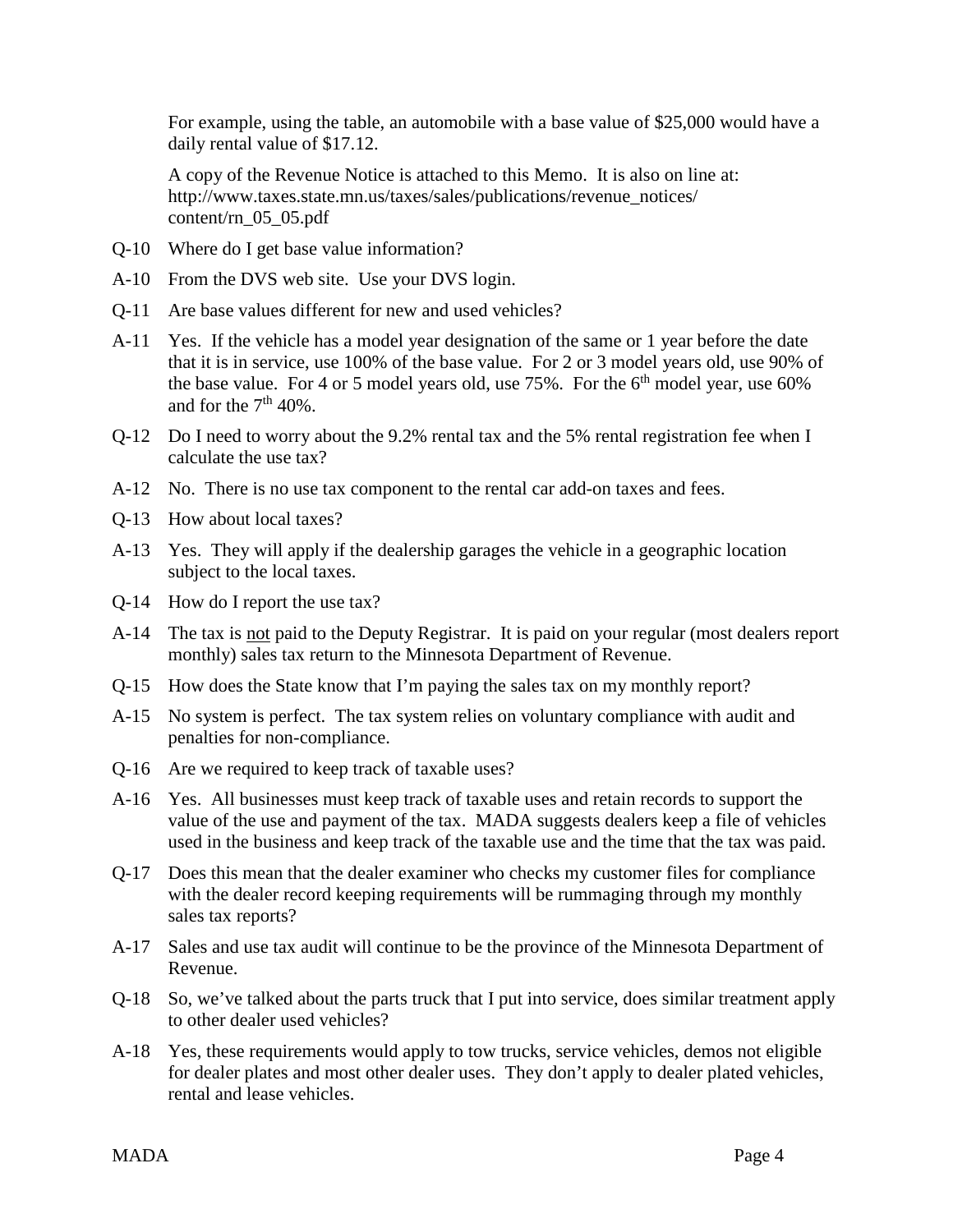- Q-19 Does "rental" includes situations where a service contract administrator reimburses the dealership?
- A-19 Yes. When a customer buys a service contract for a separate price when purchasing the vehicle and subsequently has a covered repair, if the service contract provides a rental car benefit, the dealership should bill the service contract vendor for sales tax, 9.2 % motor vehicle rental tax and the 5% registration fee.
- Q-20 You indicate that warranty reimbursement is different?
- A-20 Yes, when the customer buys a vehicle and a warranty is built into the purchase price, reimbursement that you receive from the warrantor (typically in the form of warranty reimbursement) is afforded special treatment. Similar to warranty parts where no tax is required on manufacturer's reimbursement, there is no sales tax on the manufacturer's reimbursement for warranty loaners.
- Q-21 You mentioned courtesy cars that I loan out to customers as being a taxable use. What's the difference?
- A-21 If the vehicle is not loaned pursuant to a manufacturer's warranty and the customer or a service contract administrator doesn't pay tax, the state sees a taxable use by the dealership. That means if you put a vehicle into service to casually loan to service department customers, you should either pay the full tax up front to the Deputy Register or pay tax monthly (like the parts truck example) on the vehicle's reasonable rental value.
- Q-22 We have several vehicles available to our service department that on any given day may be rented to a customer, loaned with reimbursement from a service contract administrator, loaned under factory warranty, courtesy loaned to one of our customers, or may sit idle. Can we try and keep track of how many days a particular vehicle is used as a courtesy loaner and just report rental value for those days on our use tax report?
- A-22 Yes. If you're able and willing to keep track of vehicle use on a daily basis, Revenue Notice #05-05 suggests that you can pay for uses on a daily basis.

Depending on your accounting procedures, it might be possible to always bill out loaner/rental usage in some fashion. If a charge is billed out for an exempt warranty loaner or for a rental vehicle where tax is collected, either the use is exempt or the tax collected. On the other hand, if the vehicle is loaned out as a customer courtesy, the charge for that use could be billed out to a dealership department. At the end of the month, the days for the courtesy uses could be added up and appropriate tax could be paid on your sales/use tax return.

- Q-23 Usually the vehicles that I use as courtesy loaners are older vehicles without much value. If they're eligible for the \$10 flat tax, can I pay that up front and be all set?
- A-23 Yes.
- Q-24 My manufacturer makes payments to us to help defray our expenses in providing loaner vehicles to our service customers. These payments are called "Transportation Assistance Payments" or TAP. What are the sales tax consequences of these payments?
- A-24 If a dealership correctly reports sales and use tax on dealer owned vehicles as described in this Memo, then the proper amount of tax is being paid. No further tax would be due.